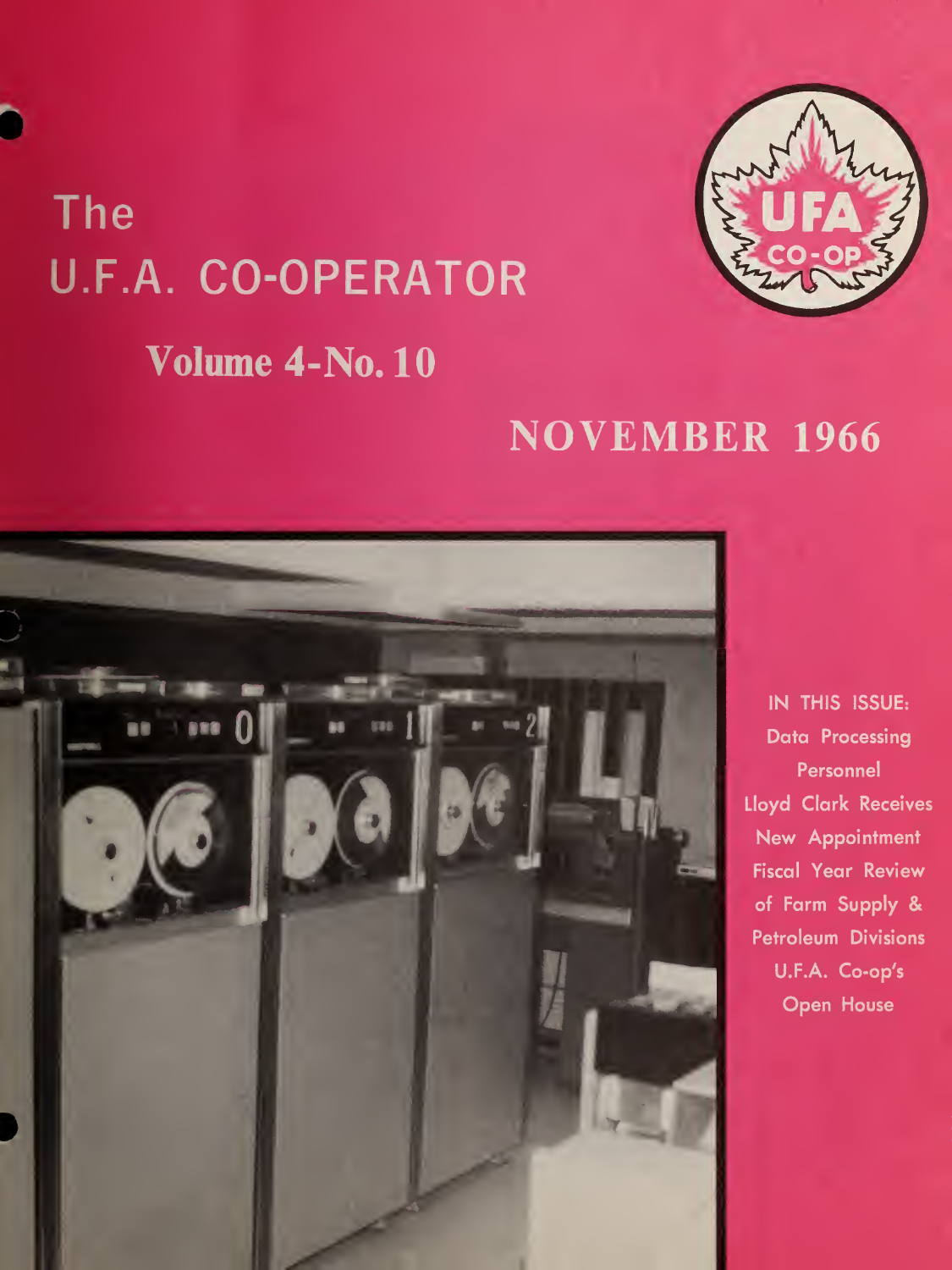# U.F.A. CO-OP'S NEW COMPUTER

U.F.A. Co-op has always maintained the latest, most efficient methods of operation. After an extensive study of our present and future data processing needs, we have installed <sup>a</sup> new magnetic tape computer at the Calgary Head Office.

U.F.A. Co-op is an extensive complex business organization. In order to effectively manage this large operation and plan for the future growth, current signifi cant information must be available. This new equipment enables us to adequately meet our present information needs and has the capacity to handle expanded future requirements as the organization grows.



DON SMITH—Chief Programmer — Supervises Data Processing systems and programming section.

DON SMITH, our Chief Programmer-Analyst, who recently joined U.F.A. Co-op Ltd., must be wondering if the pace is always as great as it's been this last while. With the installation of our new computer and the fiscal year end, it has been a rather hectic time.

Don was raised on <sup>a</sup> farm near Regent, Manitoba where he attended primary and elementary schools. He attended Teachers College at the University of Manitoba, taught for awhile and then came west, where he worked with the CPR for three years on IBM unit record equipment. He moved to Vancouver where he was employed by Shell of Canada for six years. During this time, he completed a three year extension course in<br>Business Management and an IBM programming course in conjunction with installation of computers.

Since joining our Company, Don has taken <sup>a</sup> Honeywell programming course.

Don, his wife Christina and their children, Linda, Edward and David, recently moved to Calgary from Vancouver where Don served in various positions on church executives and was <sup>a</sup> Wolf Cub leader. He likes to curl, bowl, hike, do woodworking and is look ing forward to resuming these activities.

# DATA PROCESSING PERSONNEL



ART JEPPS—Data Processing Supervisor — Supervises the operation of Data Processing equipment.



ALLAN WEMP—Programmer Analyst

Authorized as second class mail by the Post Office Department, Ottawa, and for payment of postage in cash. Postage paid at Calgary.

#### PICTURED ON THE FRONT COVER

U.F.A. Co-op Ltd.'s Honeywell Magnetic Tape Computer.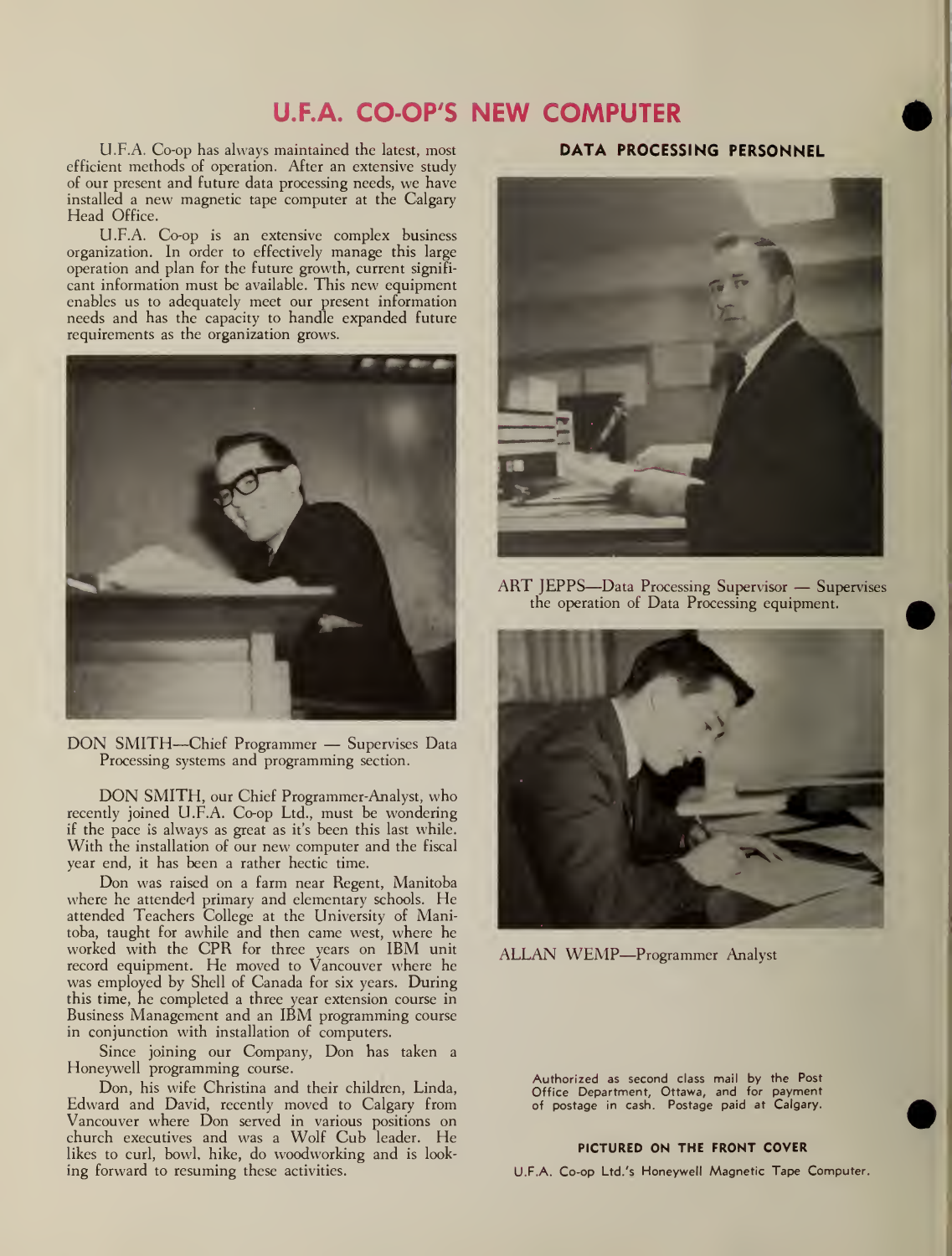DATA PROCESSING PERSONNEL<br>(Continued)



TAZ SAWADA-Programmer



CAROL DeLISLE-Senior Key Punch Operator



DONNA ROSE-Keypunch Operator



JUDY ZIOLA-Keypunch Operator



KAREN MAIN-Keypunch Operator



DOROTHY ROBERTSON-Keypunch Operator



HARRY LERMO-Computer Operator

 $-1-$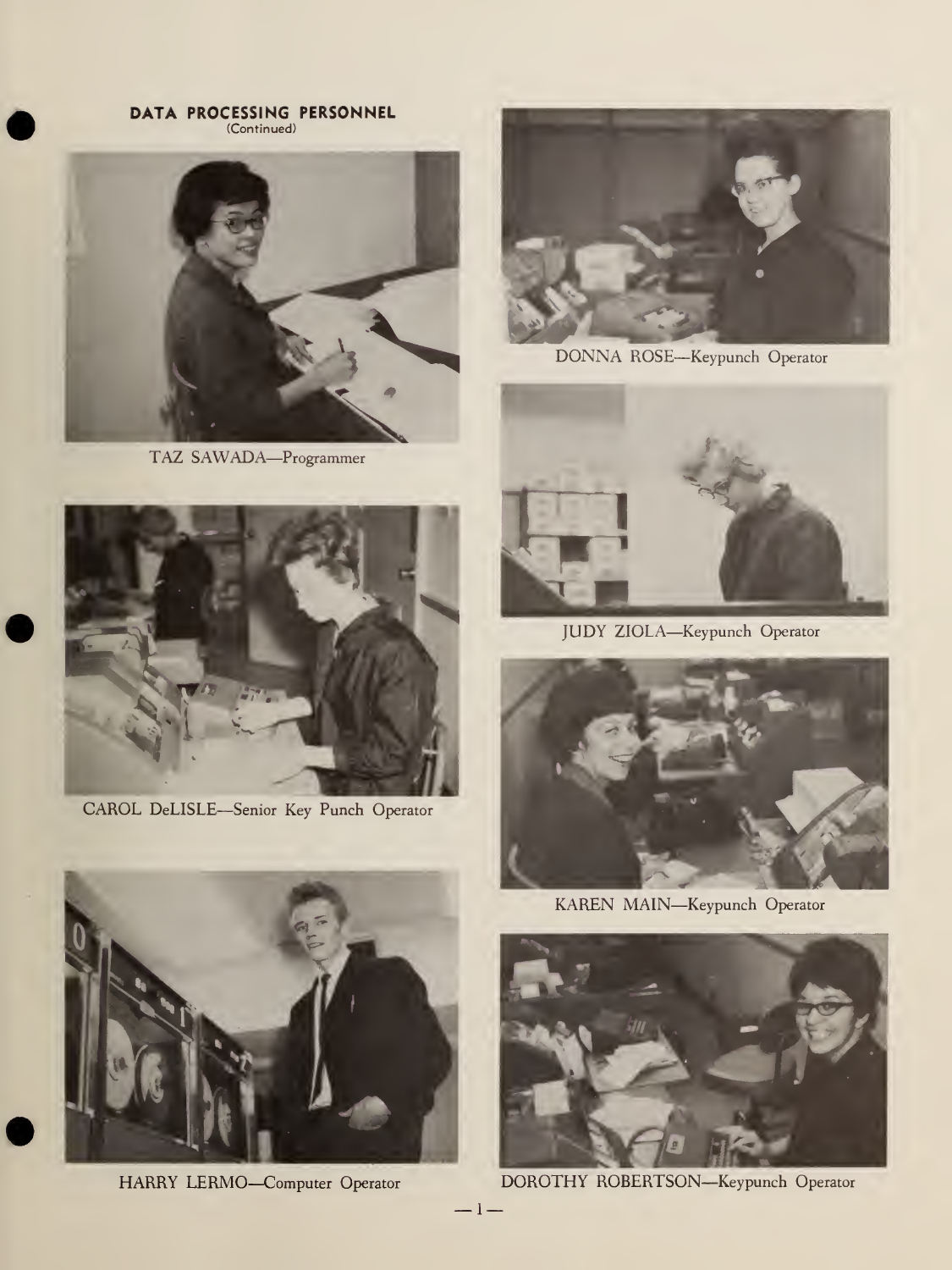# United Feeds Limited



# MR. G. SAYLE AND MR. A. M. RUNCIMAN

The first board meeting of the newly formed west ern Canadian feed company, United Feeds Limited was held in the board room of the U.F.A. Co-op head office. In attendance were: A. M. Runciman, Winnipeg; G. Sayle, Sexsmith; Allan Smith, Red Deer; Hugh Dickson, Warner; A. F. Silver, Huxley; Elmer Johnson, Chauvin; J. M. Bentley, Edmonton and R. M. Wilson, Gladstone, Manitoba.

George Sayle, president of the United Farmers of Alberta Co-operative Ltd. and A. M. Runciman, president of United Grain Growers were elected president and vice-president respectively of United Feeds Ltd.

Mr. Graeme Kirstine of Edmonton will be manager of United Feeds Ltd. He is at present manager of the U.G.G. feed manufacturing plant in Edmonton and has many years experience in the feed business.

The board of directors appointed a management advisory committee consisting of W. G. Winslow, J. H. Candlish, J. C. Wachal, William McCartney, R. B. Ward, and A. W. Piatt.

United Feeds Ltd. was formally organized October 1st to be jointly owned by U.F.A. Co-op and U.G.G. both farmer-owned co-operatives.

A motorist in Sweden needs only his credit card to get gas from <sup>a</sup> self-service, 24-hour-a-day pump. He inserts his credit card into <sup>a</sup> slot, records his code number on a ring of push buttons, closes the door, and fills up with gas, after which he re-opens the door to retrieve his card. He's billed by punched tape in a computer.

# ELECTED TO UNIVERSITY SENATE



MR. A. W. PLATT

Mr. Arnold Piatt, executive secretary of U.F.A. Co-op Ltd., was recently elected to the Senate of the University of Calgary. The Senate of the University is a body of 53 people charged with the responsibility of being the "public conscience" of the University and serving as a channel of communication between the public at large and the University.

Mr. Piatt served on the Board of Governors of the University of Alberta, Edmonton from 1957-1962 and in June, 1965 was awarded an Honorary Doctorate of Laws Degree by the University.

May we extend our sincere congratulations, Mr. Piatt, on this recent appointment accorded you.

### CANADIAN FEDERATION OF AGRICULTURE

In September, our Mr. Piatt was appointed by the Board of Directors of the Canadian Federation of Agriculture, as secretary to the Policy Committee on Agricultural Research.

### ENTERTAINMENT

Write down your house number. Double it. Add five. Multiply by 50. Add your age (don't cheat). Then add 365 and subtract 615. In the resultant number you will find your house number is at the left and your age will be at the right.

A policeman stopped an offending vehicle and ex plained to the indignant matron behind the wheel that she had wandered over the double line three times, ignored a stop sign and executed an illegal left turn. As he wrote the ticket, the woman protested bitterly: "The trouble with you policemen is you spend all your time picking on respectable citizens. Why don't you catch some of these drunk drivers for a change?"

"Madam," was the soft reply, "I thought I had one."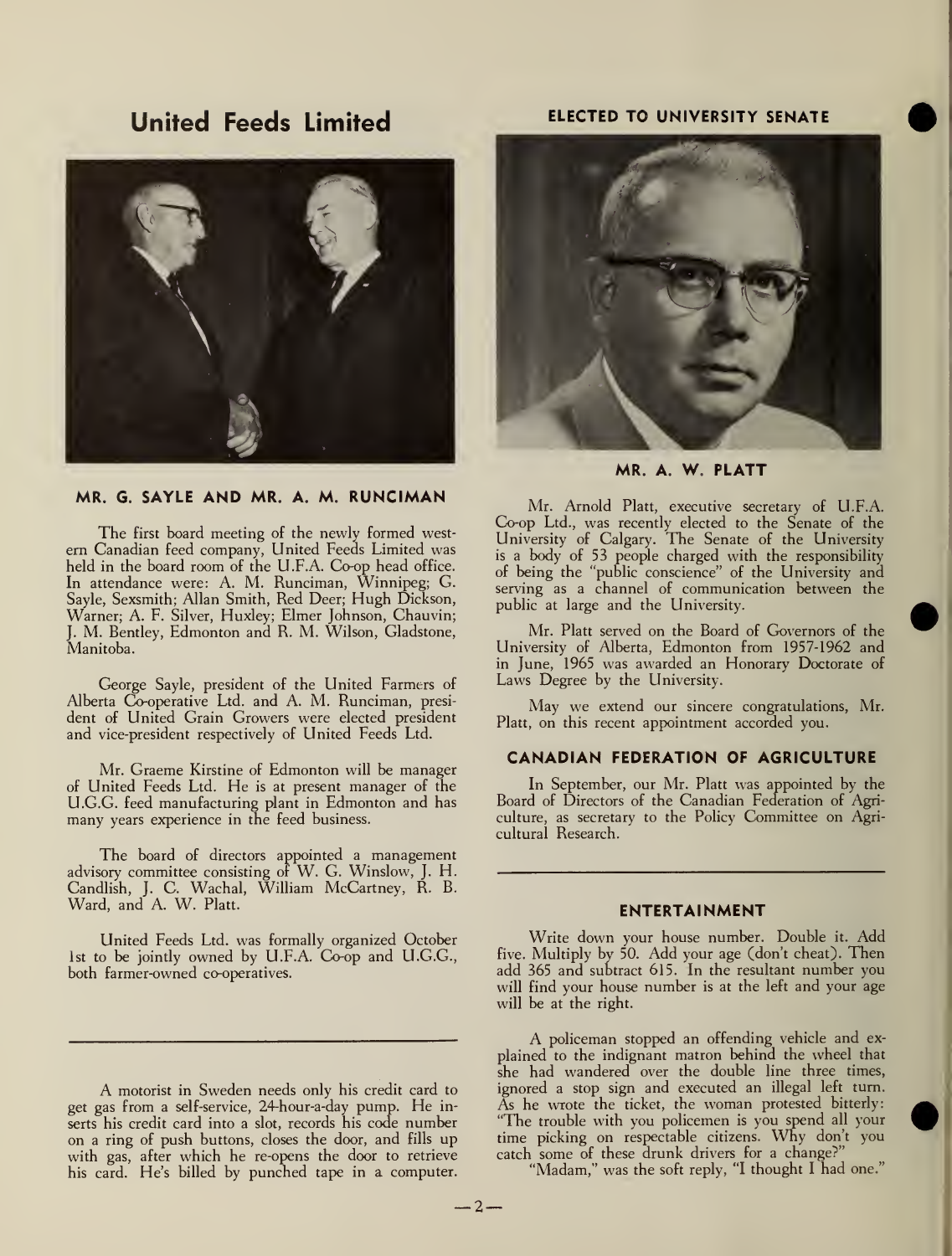# CREDIT UNION OUR MEMBERS ASK:

Question: Why should <sup>I</sup> save? <sup>I</sup> have <sup>a</sup> pension plan. Answer: Saving is not only for old age. We save for three main reasons:

- 1. To provide additional security when our earn ing power becomes limited or nil.
- 2. To provide emergency funds for future use.
- 3. To provide an established credit rating of stability.
- Question: How can <sup>I</sup> save? It's inconvenient to run around each payday with my small amount.
- Answer: Use payroll deduction just fill in <sup>a</sup> payroll deduction slip, indicating the amount you wish to save. It will be deducted from your cheque and credited to your Credit Union account.

Question: How can I get a loan?

Answer: An application is filled in and given to the Credit Committee for approval.

Question: How much can <sup>I</sup> borrow?

Answer: The maximum loan with U.F.A. Co-op Savings and Credit Union is \$2,000.

Question: What security must <sup>I</sup> have?

- Answer: 1. You can borrow up to \$400 above your share capital on your own signature.
	- 2. You can borrow up to 75% on the value of your automobile provided you have clear title to it.
- 3. You can borrow \$200 on the signature of <sup>a</sup> co-signer with <sup>a</sup> maximum of two cosigners. A co-signer must not have <sup>a</sup> loan out or take one until the loan he has co signed for is retired. Co-signers are re sponsible for repayment of the loan if the borrower does not complete his obligations.
- 4. Furniture and personal effects are not considered security.
- 5. No new members may borrow more than \$50 plus shares or 75% of the value of <sup>a</sup> car plus shares or suitable security during his first year of employment.

The Credit Union is your own organization oper ated by its members. Loans are confidential. Only Credit Union officials who handle the loan paper and <sup>a</sup> few who are legally required to check on our loan transactions ever see the details of any loan. The officials are members too. They value the privacy of Credit Union transactions as much as you do and are pledged to maintain this privacy.

# Knowledge Is Power Quiz Corner

# **OUESTIONS**

1. When quoting <sup>a</sup> price for goods, what does the term F.O.B. mean? (a) For Our Buyers; (b) Free on Board; (c) Free of Breakage.

2. Who won baseball's first World Series? (a) Chicago; (b) Tokyo; (c) Berlin.

3. Haiti is in: (a) The West Indies; (b) Central America; (c) South Pacific.

4. The Canadian Imperial gallon consists of: (a) 4 quarts; (b) 5 quarts; (c)  $\frac{53}{4}$  quarts.

#### ANSWERS

1. (b) Free on Board, meaning that the shipper loads in car or truck but buyer pays freight, insurance etc.

- 2. (a) Chicago (American League) in 1906.
- 3. (a) The West Indies.
- 4. (b) Five quarts.

# Country and City

In the country you go to bed all in and get up feeling fine; in the city you go to bed feeling fine and wake up all in.

 $-3-$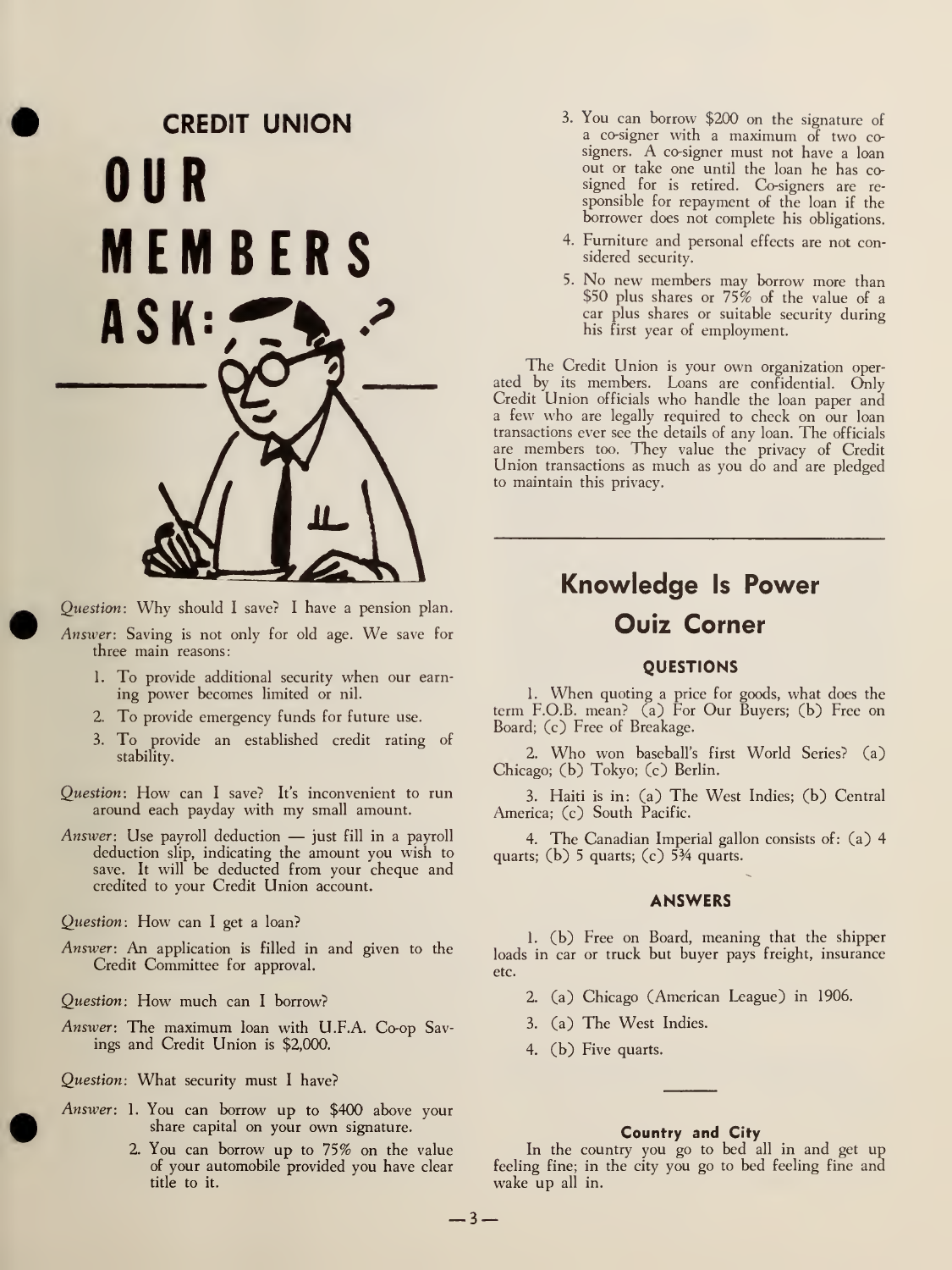



**LETHBRIDGE** 



#### **WEDDINGS**

A lovely wedding was solemnized on September 3, 1966 at the McKillop United Church when Judy Hellawell from the Head Office Dividend Department and Jim Raffan of the Calgary City Police were united in marriage. Judy and Jim spent their honeymoon in the States.

# DISGUSTED, TOO

"Why did you leave your last job?" asked the per sonnel man to the man applying for <sup>a</sup> job.

"Illness, sir," was the reply.

"What illness?"

"I don't rightly know, sir," was the man's answer, "They just said they were sick of me!"

#### WISE WORDS

"Drivers who are contented, don't get their fenders dented. Never gamble in traffic. The cars may be stack ed against you.

My driving is perfection; my courtesy is tops; I've just caught the reflection of motorcyle cops."

EIBRIB



#### RECEIVES DEGREE

Congratulations to John Renick, Assistant Credit Manager of U.F.A. Co-op Ltd. who recently was made <sup>a</sup> chartered member of the Canadian Credit Institute with the designation of M.C.I, degree.

John received his certificate on the completion of his three year course, substantiated by five years of credit experience.

All those nights of studying finally paid off, Mr. John Renick, M.C.I, and we're proud of you.



The audience was questioning the lecturer who had just spoken on big game hunting in Africa.

"Is it true," asked one, "that wild beasts in the jungle won't harm you if you carry a torch?"

"That all depends," the lecturer said, "on how fast you carry it."

## **TOMORROW**

## Author Unknown

He was going to be all that <sup>a</sup> mortal could be. Tomorrow. No one should be kinder or braver than he. Tomorrow. A friend who was troubled and weary he knew, who'd be glad of <sup>a</sup> list — and who needed it, too, on him he would call and see what he could do. Tomorrow.

Each morning he stacked up the letters he'd write. Tomorrow. And thought of the folk he would fill with delight. Tomorrow. It was too bad, indeed, he was busy today, and hadn't a minute to stop on his way; "More time <sup>I</sup> will have to give others," he'd say. "Tomorrow."

The greatest of workers, this man would have been. Tomorrow. The world would have known, and had he ever seen Tomorrow. But the fact is, he died, and he faded from view; and all that left here, when his life time was through, was a mountain of things he'd in tended to do. Tomorrow.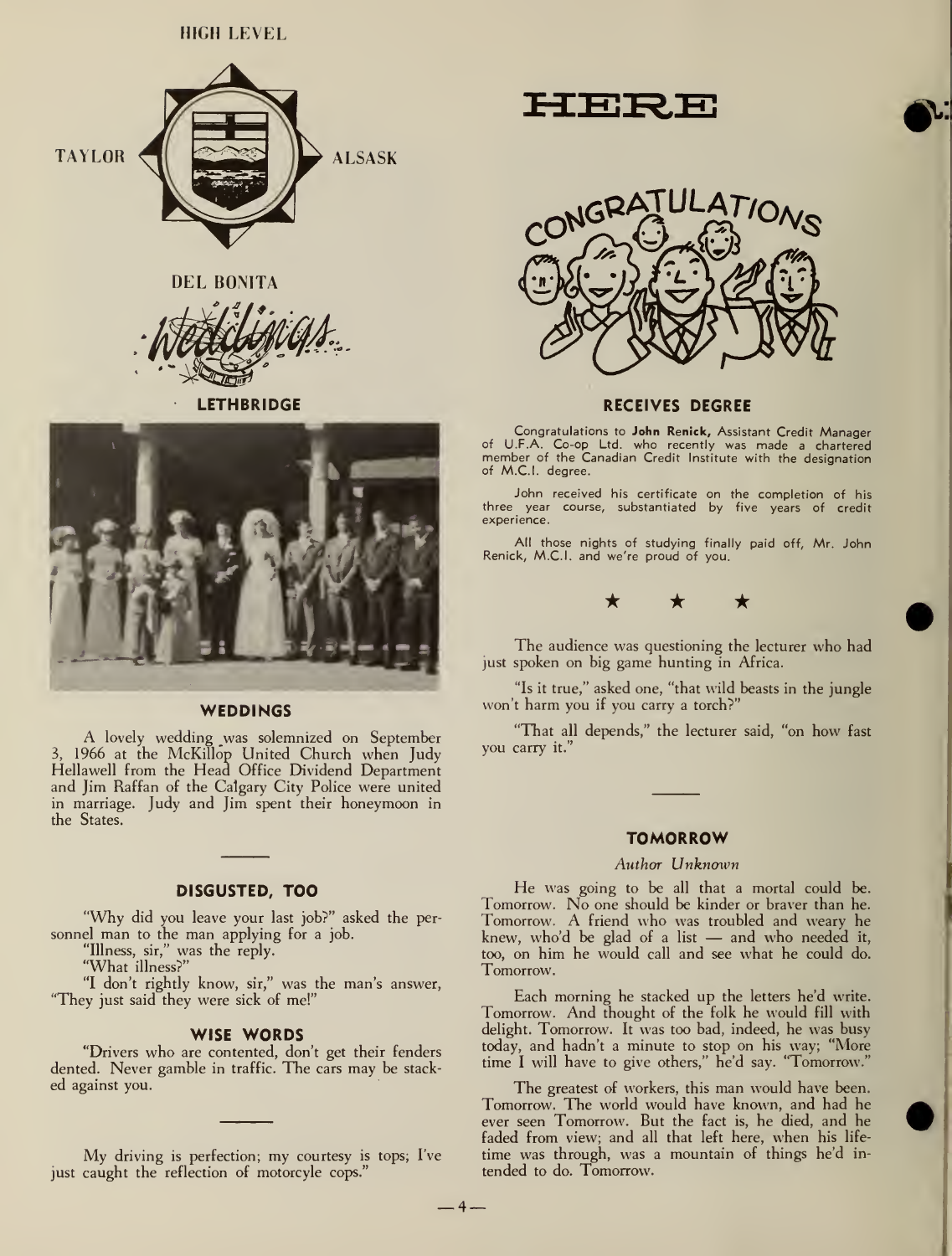



•Longest legs <sup>I</sup> ever saw.

# SKIING FACTS

Do you know that?

The earliest pair of skis found date back to approximately 2500 B.C. They were discovered in a Scandinavian bog.

Skis were used as a means of transportation in warfare, by Swedes, as early as the Middle Ages.

The first skis of which there is any record were made of animal bone and were tied to the feet with leather thongs.

The highest speed ever attained by a skier was 109.14 m.p.h., set by Ralph Miller of the United States, on the slopes of the Gargantua Schuss at Portillo, Chile in 1955. How about that!

# Tea, Anyone?

Doctor: "You should not give your husband strong coffee. It excites him."

Wife: "You should see how excited he gets when <sup>I</sup> give him weak coffee."

# NEW AGENT APPOINTMENTS

Alfred L. Kerik, Bashaw — September, 14, <sup>1966</sup> Ronald Jorgensen, Drayton Valley — October 3, <sup>1966</sup> G. R. Getson, Wildwood — September 26, <sup>1966</sup> Nick Marusiak, Smoky Lake —August 8, <sup>1966</sup> Martin Zacher, Bow Island — October 17, 1966



MILK RIVER

# MUSHROOM SOUP, ANYONE?



Alvin Goetz, Information Service Division Representative, often comments on the many interesting people he meets in his travels for U.F.A. Co-op Ltd.

While at Wildwood, he was impressed by the lovely flower beds at the West End Motel. They are the work of the owner who also finds time to pick and can mushrooms. This exceptionally large specimen was found near the town and weighed 7 pounds.

# **New Employees**

| RAY McLACHLAN  Petroleum Acounting, Calgary<br>Head Office   |  |
|--------------------------------------------------------------|--|
| JACK SUKEROFF  Branch Manager, Camrose Farm<br>Supply Centre |  |
| FRED GURR  Dividend Accounting, Calgary Head<br>Office       |  |
| ELWOOD MAIN  Warehouseman, Lethbridge Farm<br>Supply Centre  |  |

# Promotions and Transfers

YVONNE BAGGERMAN, Dividend Department to Stenographic Pool.

BRENDA ANDERSON, Coding Clerk to typist for Dividend Department.

LLOYD CLARK, Branch Manager, Edmonton-to Regional Operations Manager, Calgary Head Ofice.

 $-5-$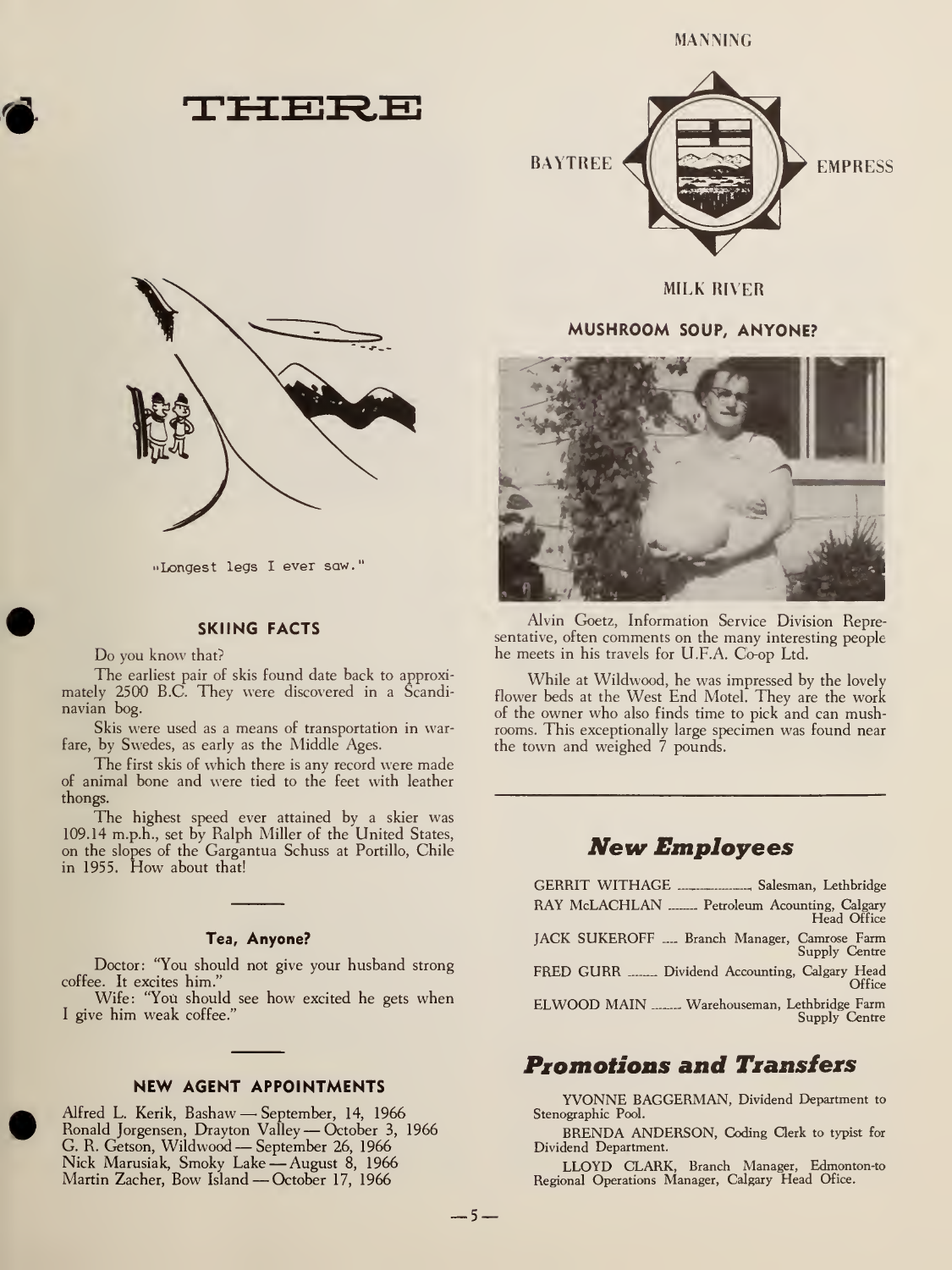

Regional Operations Manager



# LLOYD CLARK

Mr. Ward Smith, Manager of the Farm Supply Division of U.F.A. Co-op Ltd., recently announced the appointment of Lloyd Clark as Regional Operations Manager.

Lloyd joined our Company in 1958. He was pro moted to assistant manager at Edmonton in 1959. When the Grande Prairie Center was opened in 1960, Lloyd moved there and served as manager. In 1964, he re turned to Edmonton as manager of the Edmonton Farm Supply Centre, a position he held until October 1, 1966.

In his new position, Lloyd works with Jim Shindler, Operations Manager of the Farm Supply Division and is responsible for the northern branches and their operations.

Lloyd grew up on <sup>a</sup> farm at Horse Hill. He isthe youngest of five boys. Sports, particularly football, have always interested him. Although he doesn't have too much time to fly, he holds <sup>a</sup> private pilot's license.

The addition of Lloyd to our corporate staff is de signed to assure that the best merchandise is available to the members, that a better qualified staff is ready to serve them and that top efficiency is maintained at all branches.



CLIFF PILKEY

Cliff was recently appointed a representative of the Information Service Division of U.F.A. Co-op Ltd.

He is from Invermay, Saskatchewan, where he was raised on a farm. Cliff served in the Royal Canadian Air Force from 1953-1959. He has always taken an active part in most sports and is well known in sports circles throughout Central Alberta. Prior to his joining the Information Service Division of U.F.A. Co-op Ltd., he was Recreation Director at Eston, Hanna and Ponoka.

Cliff is married to the former Trudy Whiffen and they have 4 children. The Pilkeys are now making their home in Calgary.

Cliff is co-ordinating our Winter Meeting Pro grams and will be conducting some of our Open House Meetings.



A road builder telephoned an RCMP detachment near Tisdale to report that thieves had broken into his car.

"They've stolen the steering wheel, the brake pedal, the accelerator, and the dashboard!" he shouted into the phone.

The constable said he would investigate.

Moments later the phone rang again. "Don't bother," the voice said, with a hiccup, "I got into the back seat by mistake."

# TWO COLLECTOR'S ITEMS

A printer, having <sup>a</sup> hard time collecting <sup>a</sup> bill from a customer, bought an expensive, jumbo-size Mother's Day card. Inside he wrote, "Your mother carried you for nine months, and we salute her. But I've carried you for 18 months, and that's too long!"

 $-6-$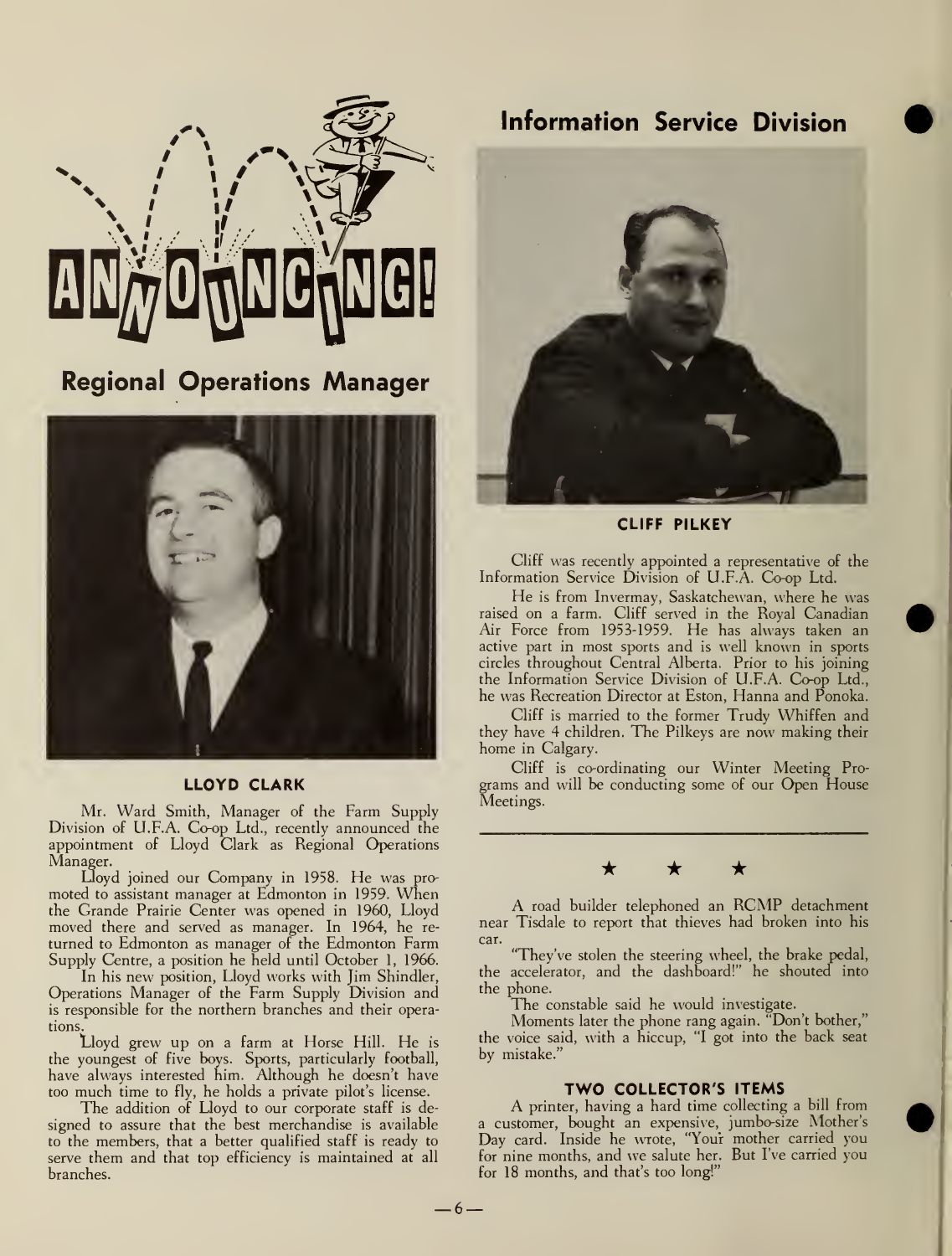# Fiscal Year In Review



# sales are up!

# Farm Supply Division

# SALES AND EARNINGS

The Farm Supply Division showed <sup>a</sup> very successful year. Sales volume of \$9,000,000 is an increase of 12.2%.

A rebate of 3.6% will be paid this year. This amounts to \$313,000 in cash. While this is a substantial amount, it is only a small part of the earnings realized by the members from their own purchases. Savings at the time of purchase contribute the most to cutting the farmer's day to day operating costs.

#### **OPERATIONS**

A new depot was opened in September, <sup>1965</sup> at Stettler and a second was opened in May, 1966 at Westlock. The Stettler depot has made steady progress with substantial gains during the last few months of the year. The acceptance of Westlock was outstanding and the tremendous support given by the membership in this area is most reassuring.

Sales of machinery and light equipment lines made the greatest advances recorded in the history of the Farm Supply Division. Continued growth in this area is assured through the addition of more lines during the coming year. Sale of livestock medicine increased and the savings provided to members made this service popular with livestock producers.

# BUILDING DEPARTMENT

The Building Department completed its second full year of service throughout the province. Some labor shortage was experienced. In areas where building crews were available, excellent progress was made. The quality of the completed work was bettered and resulted in improved member satisfaction. As all jobs are completely guaranteed, any complaints were followed up and rectified. It is hoped there will be further improvement in the labor situation and we will be able to extend this important service to more members.

### THE FUTURE

Advances made in the field of agricultural tech nology must be utilized quickly to be beneficial to our members.

U.F.A. Co-op Ltd. is fully cognizant of the import ance of making new products, new methods and additional savings available. This year, greater emphasis will be placed on this important area.

Our policy of building additional Farm Supply out-Jets where member demand exists and where economical operations are feasible, will be continued.

# Petroleum Division Sales

# SALES

The Petroleum Division experienced <sup>a</sup> successful year as indicated by the folowing results:

Light Products — 59,111,073 gallons, an increase of 3,990,983 or 7.2%.

Lubricating Oils — 703,227 gallons, an increase of 64,346 or 10.3%.

Sales totalled \$14,156,066, an increase of \$750,113 or 5.6%.

# MARKETING OUTLETS

During the fiscal year, service was provided for four new areas as agencies were opened at Bow Island, Thorsby, Valleyview and Willingdon. In addition, a new bulk plant was constructed at Elk Point where ownership had previously rested with the local co-op store association.

No retail service stations were built this year. U.F.A. Co-op's policy is to provide bulk petroleum service for farm members and retail service is secondary. Our service station in Lethbridge was sold during the year and three more will soon be sold. Monies obtained from the sale of these properties will be utilized in providing additional services for members.

In addition to the five new bulk plants constructed, nine plants were rebuilt. The rebuilds were at Bindloss, Calgary, Castor, Consort, Elnora, Hines Creek, Hythe, Spedden and Warburg. Our Organization now has 92 modern outlets with above ground storage. Plans are well underway to rebuild at least 6 plants during the 1966-67 fiscal year. The appearance of Company owned bulk plants is second to none in the industry. Average agency volume increased from 320,000 gallons in 1964-65 to 339,000 gallons in the last year. There is every indication that a further increase will be shown during the coming fiscal year.

#### EARNINGS

The new cash payout plan introduced <sup>a</sup> year ago has met with good response. It is particularly attractive to the new member and to the younger farmer and has provided sales assistance to our agents.

A patronage dividend of 10% wil be paid this year. This will provide \$1,303,000 for allocation to members. Due to tank wagon revision, members received savings amounting to \$170,000 at the time of purchase. Approximately \$63,000 Incentive Commission and Incentive Bonus was paid to our direct agents. In spite of reducing margins and increased costs, this year provided in total, increased earnings for members and some increase in remuneration for our agents.

## THE FUTURE

Diesel fuel sales are increasing rapidly. It is appar ent more farmers are changing to diesel operation and this trend can be expected to continue. Little or no improvement in petroleum marketing conditions is ex pected — prices will continue to fluctuate as private marketers attempt through the medium of price discounts to entice some of our members to leave the Organization. We suggest to farmers that their patronage of U.F.A. Co-op provides them with the only guarantee of reason able costs over a long period of time. Our Organization is the only petroleum marketer working in the interests of the farmer.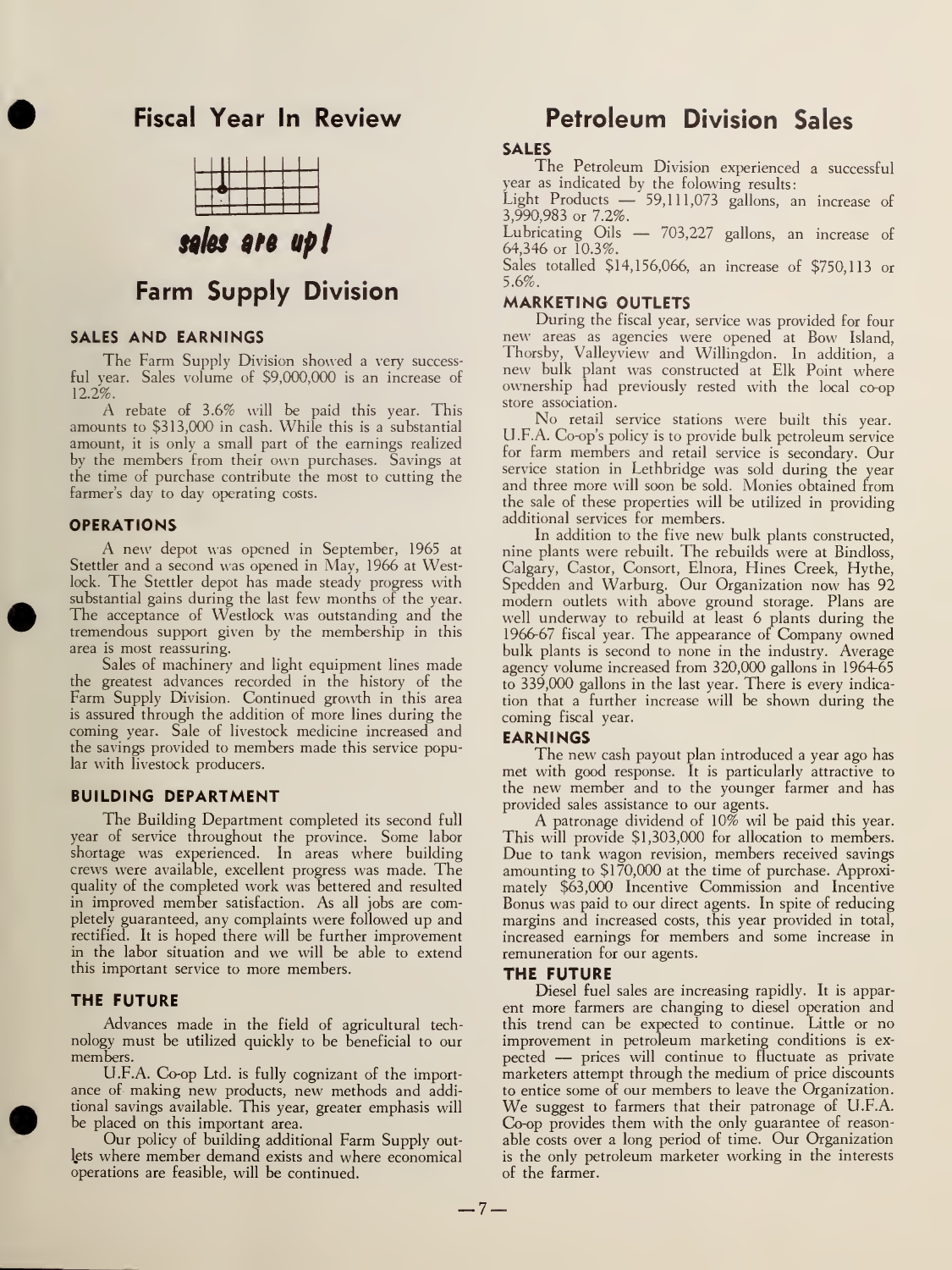

 $-8-$ 

# Petroleum Area Supervisor



# BILL McNAB

Bill is petroleum area supervisor for Territory No. 2. He joined our Company over <sup>a</sup> year ago and has cer tainly put a lot of enthusiasm and hard work into his position. Before moving to Calgary Bill lived in the Pincher Creek area. He's had considerable experience with farm machinery and was supervisor for a major machinery company for many years.

Bill, his wife Evelyn and their three children Barbara, Donna and David now live in Calgary. You must give Bill credit for even though it wasn't easy to find a home, he not only found a very nice one for his family, but it's also very close to the golf course.

★

## LOCATION AGENT APPOINTED

| Blackie Co-op Ass'n. Ltd.                                          |  |
|--------------------------------------------------------------------|--|
|                                                                    |  |
|                                                                    |  |
|                                                                    |  |
|                                                                    |  |
|                                                                    |  |
| <u>- Drumheller (1996) Dester C. Percy (1963) December 2, 1963</u> |  |
|                                                                    |  |
|                                                                    |  |
|                                                                    |  |
|                                                                    |  |
|                                                                    |  |
|                                                                    |  |
|                                                                    |  |
|                                                                    |  |
|                                                                    |  |
|                                                                    |  |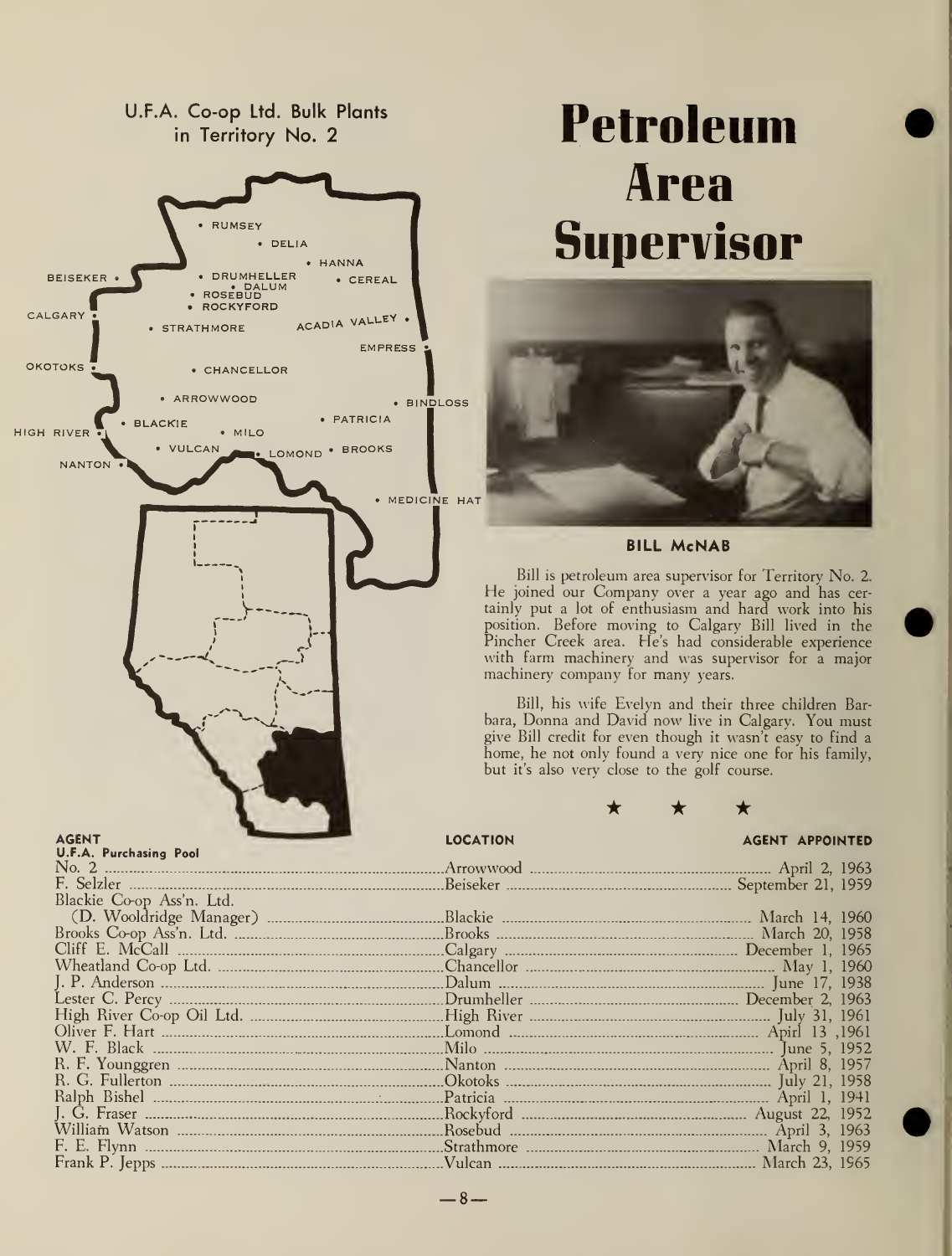

at their

# Open House

to be held from 2-5 p.m.

# November

|                                   | 21-LOUGHEED  Community Hall                             |
|-----------------------------------|---------------------------------------------------------|
|                                   | 22—TABER Moose Hall<br>22—PROVOST Manual Community Hall |
|                                   |                                                         |
|                                   |                                                         |
|                                   |                                                         |
|                                   |                                                         |
|                                   |                                                         |
|                                   |                                                         |
|                                   |                                                         |
| 28-DRUMHELLER  Knox United Church |                                                         |
|                                   |                                                         |
|                                   |                                                         |
|                                   |                                                         |
|                                   |                                                         |

# December

| 12—BEAVERLODGE  Community Centre    |  |
|-------------------------------------|--|
| 12-ROCKYFORD                        |  |
|                                     |  |
| 13-SPIRIT RIVER  United Church Hall |  |
|                                     |  |
|                                     |  |
|                                     |  |
|                                     |  |
|                                     |  |
|                                     |  |
| 17-VALLEYVIEW  Elks Memorial Hall   |  |
|                                     |  |